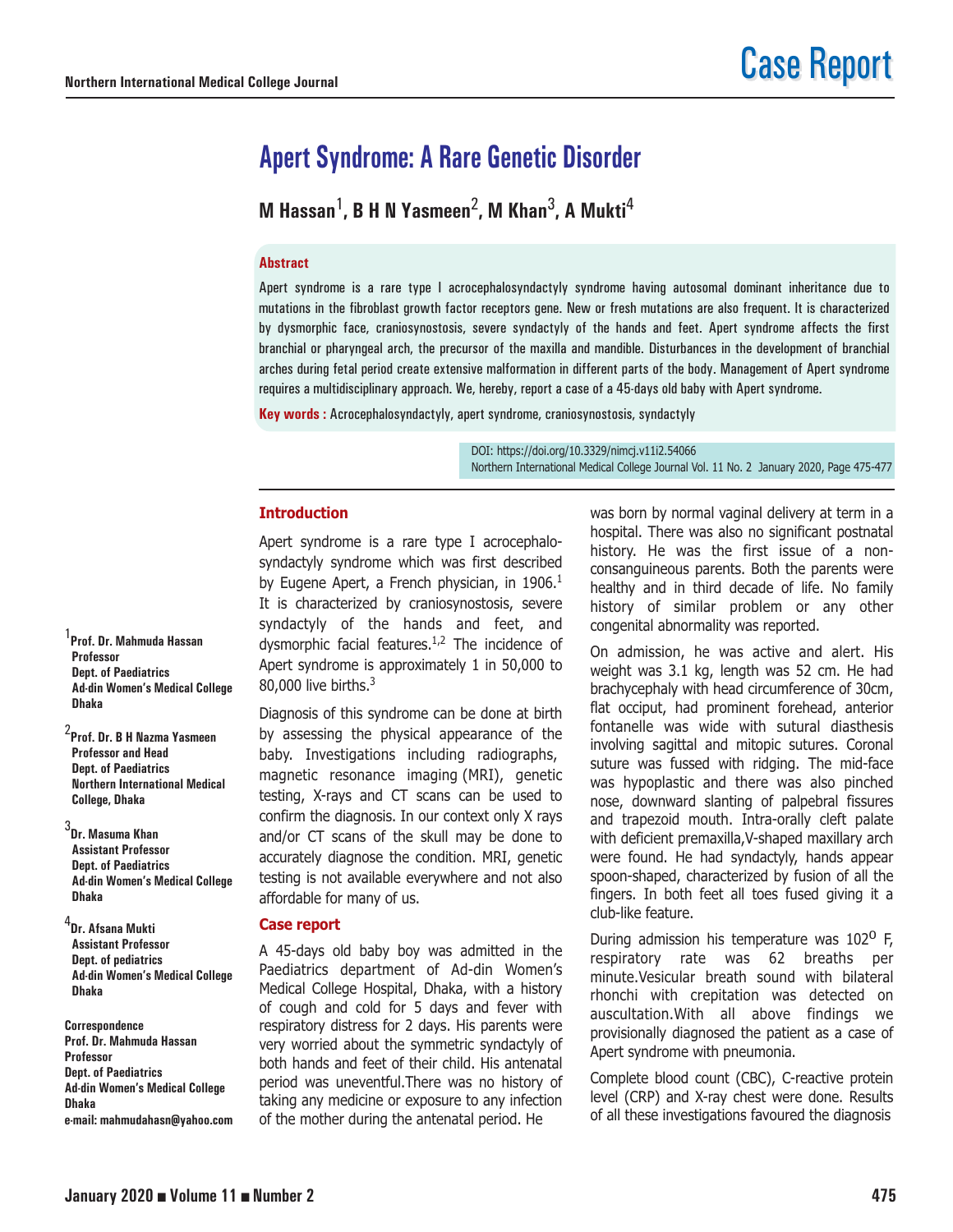of pneumonia.Only injectable Amoxicillin was given for his treatment. Oxygen was given SOS. Expressed breast milk was given through N/G tube until respiratory distress was subsided. After 5 days of treatment, patient's condition was improved, and we discharged the patient with the advice of further management.

During discharge, we counseled the parents about Apert syndrome. The patient had complex combination of multiple deformities. Various multidisciplinary surgical interventions would be required for correction of facial dysmorphisms and syndactyly of his hands and feet. Therefore, we referred the baby to the Paediatric Surgery department, and the Plastic surgery department of Dhaka Medical college hospital, Dhaka as well as to the Maxillofacial and orthodontics surgery department of Dhaka Dental College Hospital, Dhaka. Finally, we reassure the parents that with proper treatment in early life, Apert syndrome has good outcome in both intelligence and appealing appearance in adult life.



**Fig 1: face of the baby, depressed nose and trapezoid mouth**



**Fig 2: Flat occiput with shortened antero-posterior diameter**



**Fig 3 : Syndactyly involving feet**



**Fig 4: hand, single nail over the matted finger**



**Fig 5: Syndactyly of hand, spade like hands** 



**Fig 6: Small Cleft palate with deficient premaxilla, V-shaped maxillary arch**